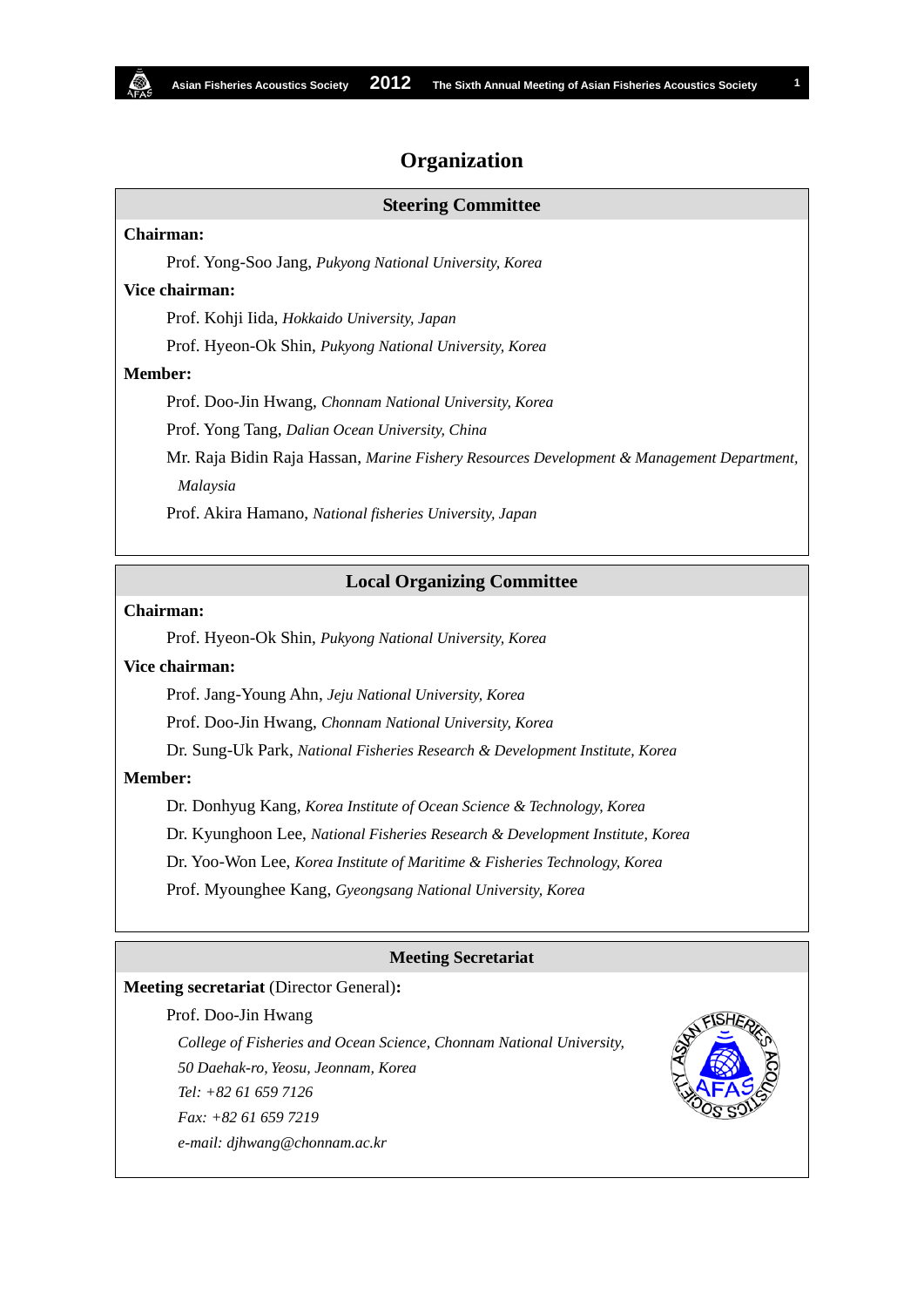## **General Information**

#### **About Busan**

**Busan**, a bustling city of approximately 3.6 million residents, is located on the southeastern trip of the Korean peninsula. The size of Busan if 767.35km2 which is 0.8% of the whole land of the Korean Peninsula. The natural environment of Busan is a perfect example of harmony between mountains, rivers and sea. Its geography includes a coastline with superb beaches and scenic cliffs, mountains which provide excellent hiking and extraordinary views, and hot springs scattered throughout the city. Busan enjoys four distinct seasons and a temperate climate that never gets too hot or too cold.

Busan is the second largest city in Korea. Its deep harbor and gentle tides have allowed it to grow into the largest container handling port in the country and the fifth largest in the world. The city's natural endowments and rich history have resulted in Busan's increasing reputation as a world class city of tourism and culture and it is also becoming renowned as an international convention destination

#### **Registration Desk**

The Registration Desk will be located on the **4th floor at the VISTAS Hotel, Pukyong National University** and will be open at the following times:

**Monday 26 November** 09:00 – 09:30 **Tuesday 27 November** 08:30 – 09:00

#### **Social Functions**

### **Lunch**

Venue: Time: LoungeO, 1<sup>st</sup> floor at Dongwon Jangbogo-Gwan, Pukyong National University Monday 12:00 – 13:30 Tuesday 12:00 – 14:00

#### **Welcoming reception**

Venue: Time: 3<sup>rd</sup> floor at VISTAS Hotel, Pukyong National University  $18:00 - 20:00$ 

#### **Banquet**

Venue: Time:  $3<sup>rd</sup>$  floor at VISTAS Hotel, Pukyong National University 18:30 – 20:30

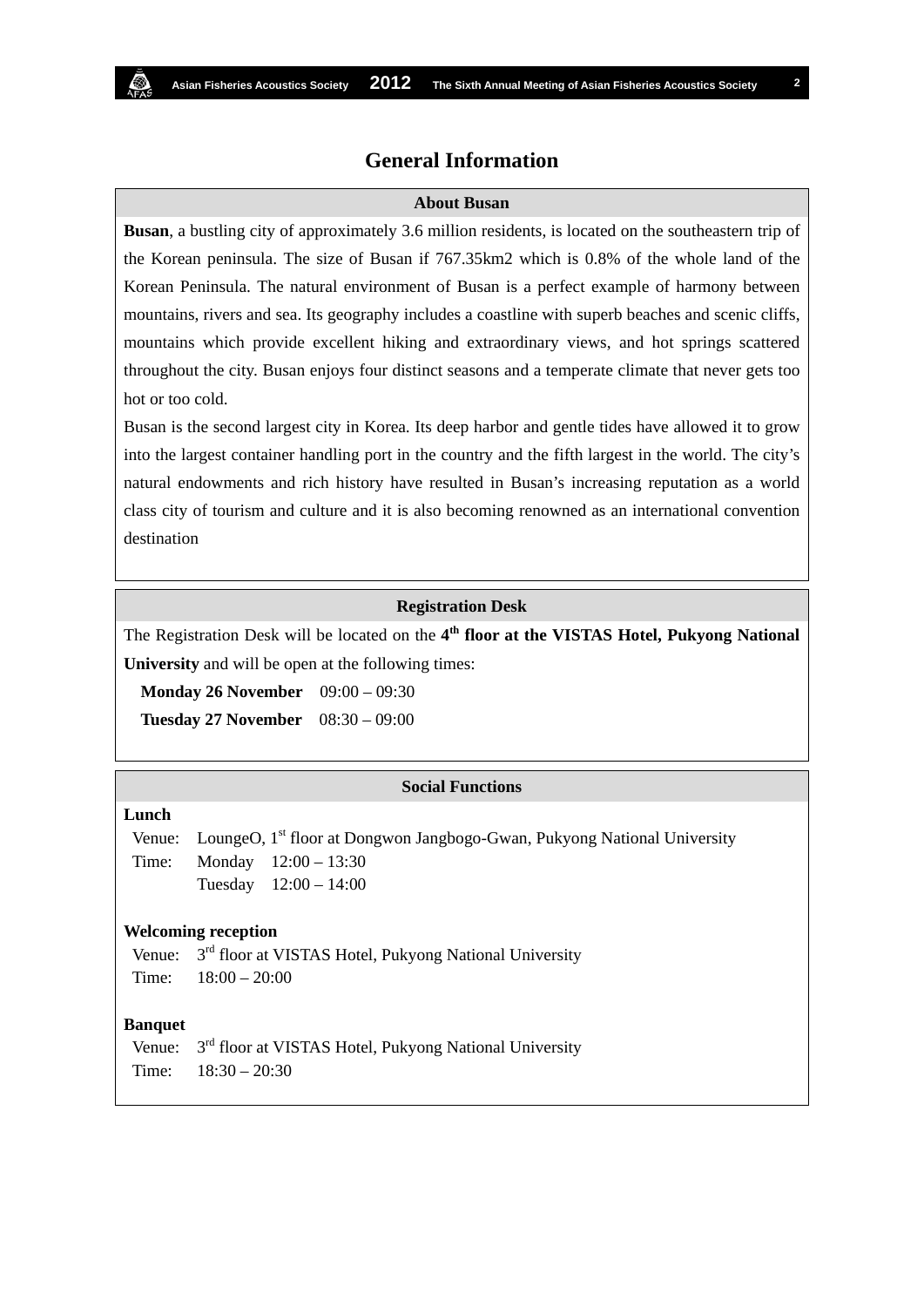## **How to get in VISTAS Hotel, Pukyon g National University (PKNU)**

*From Incheon International Airport to Busan:* Incheon airport → Gimpo airport → Gimhae airport

*From Gimhae International Airport to PKNU:*

- $\triangleright$  by subway
	- 1) Walk to Gimhae Airport Station from the exit of airport about 2 min (140m)
	- 2) Busan-Gimhae light rail transit at Gimhae Airport Station
		- (subway towards Sa-Sang Station, KRW 1,300)
	- 3) Walk to Sa-Sang Station of Subway Line 2 about 3 min
	- 4) Transfer Subway Line 2 at Sa-Sang Station
	- 5) Subway Line 2 (subway towards Jangsan Station, KRW 1,200)
	- 6) Walk to PKNU about 8 min (500m)
- $\triangleright$  tax: about KRW 20,000 (about USD 20)







VISTAS Hotel Pukyong National University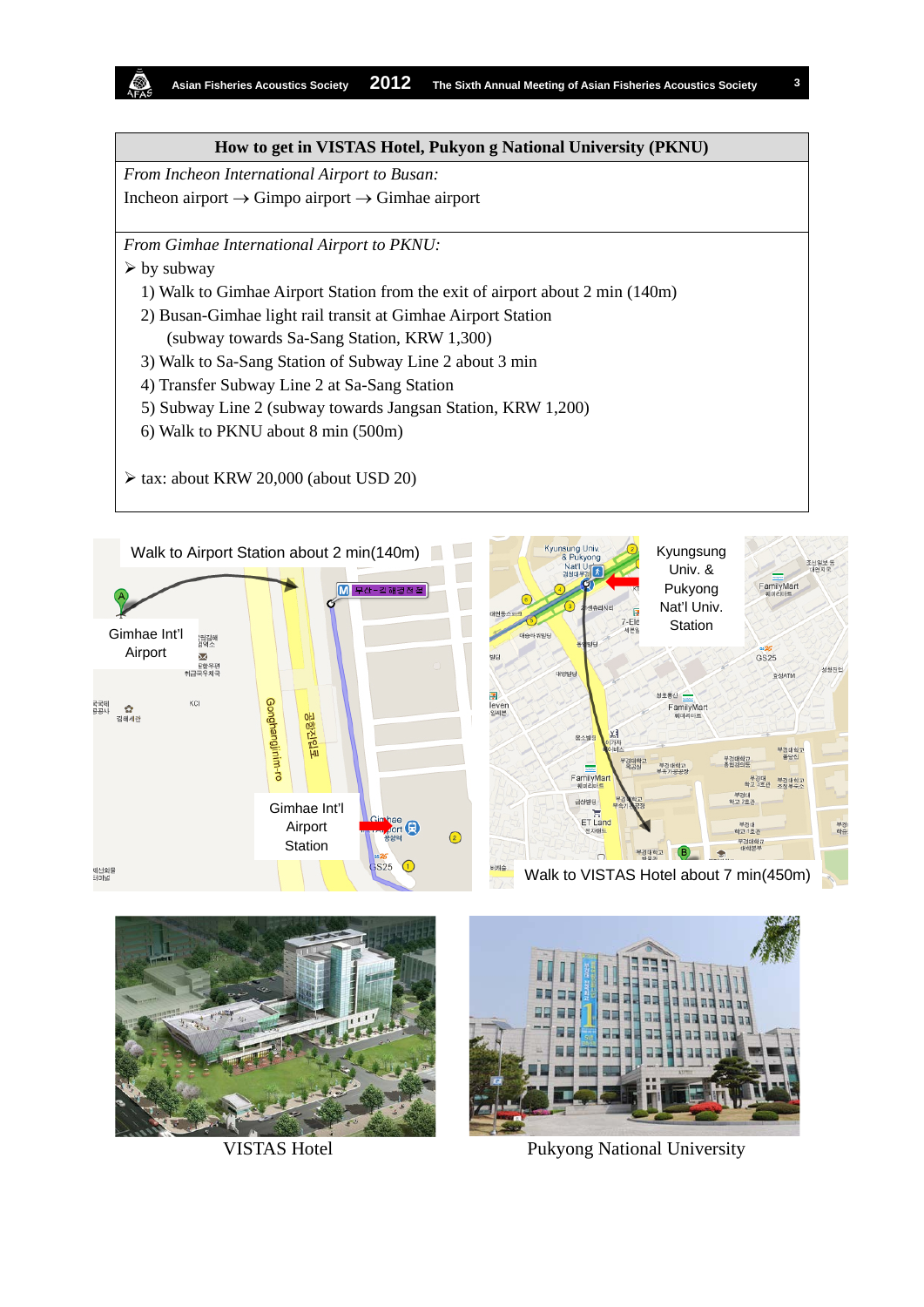## **PROGRAM**

**Monday 26 November**

Ó.

| 09:00-09:30   | <b>Registration</b>                                                                                  |
|---------------|------------------------------------------------------------------------------------------------------|
|               | <b>Opening Session</b>                                                                               |
| 09:30-10:00   | Chair: Hyeon-Ok Shin (Pukyung National University)                                                   |
|               | 1. Introduction of Guests and Leaders                                                                |
|               | Hyeon-Ok Shin, Chairman of Local Organizing Committee of AFAS 2012                                   |
|               | 2. Welcome Address                                                                                   |
|               | Young-Soo Jang, Chairman of Steering Committee of AFAS2012                                           |
|               | 3. Welcome Address                                                                                   |
|               | Woo Jeung Choi, National Fisheries Research & Development Institute                                  |
|               | 4. Welcome Address                                                                                   |
|               | Hyeong Il Shin, Chairman Emeritus of AFAS 2012                                                       |
|               | 5. Chairman's Address                                                                                |
|               | Kohji Iida, Chairman of Asian Fisheries Acoustics Society                                            |
|               | <b>Session I. Sustainable Fisheries in Asia</b>                                                      |
|               | Chair: Kohji Iida (Hokkaido University)                                                              |
| 10:00-10:40   | Comparison of anchovy abundances estimated by trawls, egg production<br>methods and acoustic surveys |
|               | Sukgeun Jung (Jeju National University, Korea)                                                       |
| $10:40-11:20$ | Applications of broadband acoustics in fisheries                                                     |
|               | Tomonari Aakamatsu (National Research Institute of Fisheries Engineering, Japan)                     |
|               |                                                                                                      |
| 12:00-13:30   | Lunch                                                                                                |
| 13:30-14:30   | General Meeting of Asian Fisheries Acoustics Society, FY2012                                         |
|               | <b>Session II. Advanced Technologies in Fisheries Acoustics</b>                                      |
|               | Chair: Yasushi Nishimori, Hyeon-Ok Shin (chair of SGAT)                                              |
| 14:30-14:45   | $AT-1$                                                                                               |
|               | Verification of broadband echo processing to determine volume backscattering                         |
|               | strength spectra<br>Kazuo Amakasu*, Yoshiaki Fukuda and Tohru Mukai (Tokyo University of Marine      |
|               | Science and Technology, Japan)                                                                       |
|               |                                                                                                      |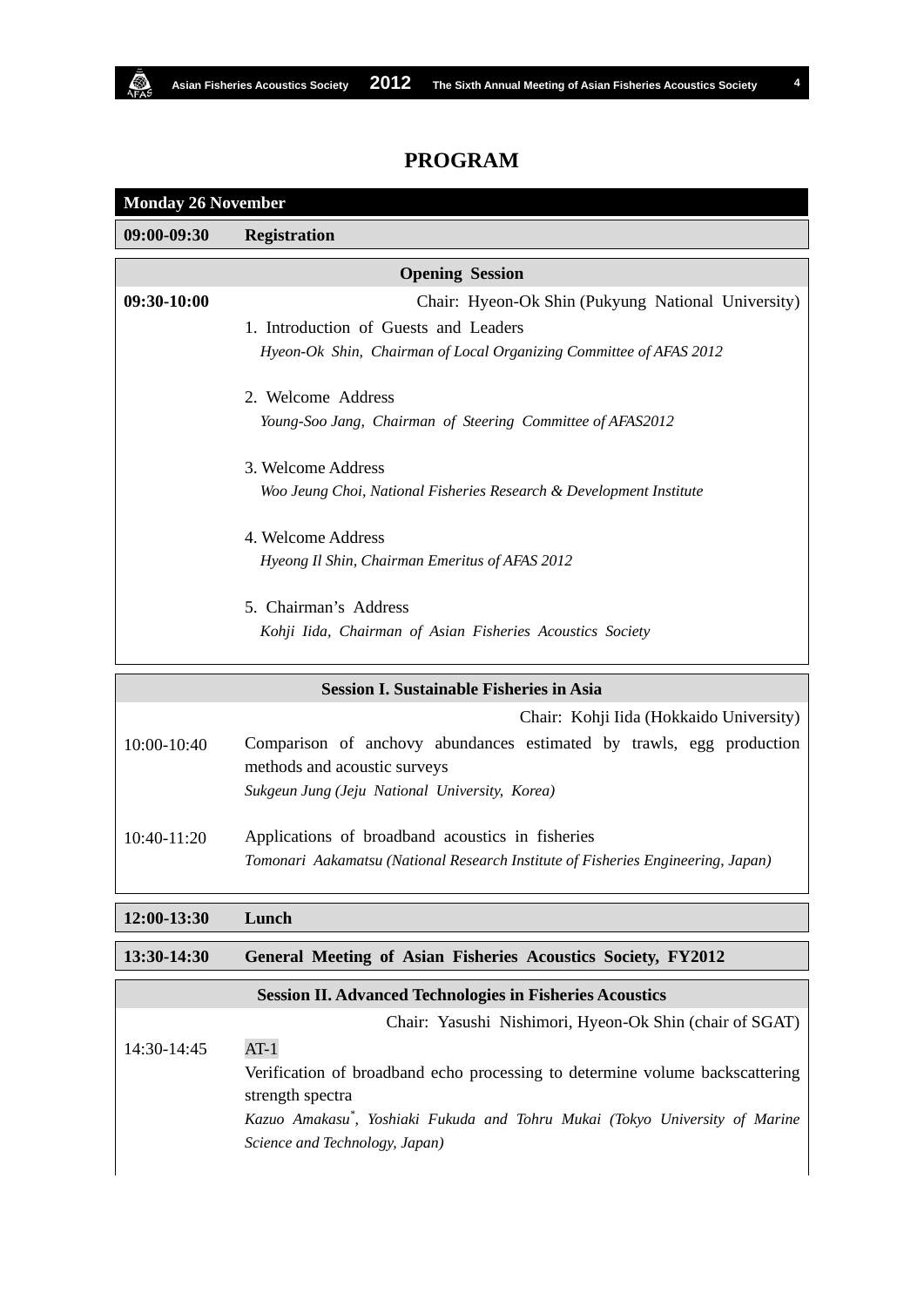| 14:45-15:00   | $AT-2$<br>Developments of a novel broadband split-beam echo sounder<br>Yong Wang <sup>*</sup> , Shinji Ogawa, Yasushi Nishimori, Masahiko Furusawa, Masanori Ito, Ikuo<br>Matsuo, Tomohito Imaizumi and Tomonari Aakamatsu (Furuno Electric Co., Ltd, Japan) |
|---------------|--------------------------------------------------------------------------------------------------------------------------------------------------------------------------------------------------------------------------------------------------------------|
| 15:00-15:15   | $AT-3$<br>Application of cepstral analysis to discrimination of fish species<br>Ikuo Matsuo* and Masanori Ito (Tohoku Gakuin University, Japan)                                                                                                              |
| $15:15-15:30$ | $AT-4$<br>The detection and assessment of fishery resources using DIDSON imaging sonar<br>data - a case study of dishui Lake, Shanghai, China<br>Wei Shen <sup>*</sup> , Jun Han and Jin Zhang (Shanghai Ocean University, China)                            |
| 15:30-15:45   | Discussion of Session II                                                                                                                                                                                                                                     |

## **15:45-16:00 Coffee Break**

இ

| <b>Session III. Theoretical Research and Target Strength of Marine Animals</b> |                                                                                              |
|--------------------------------------------------------------------------------|----------------------------------------------------------------------------------------------|
|                                                                                | Chair: Kouichi Sawada, Kyung-Hoon Lee (chair of SGTS)                                        |
| 16:00-16:15                                                                    | $TS-1$                                                                                       |
|                                                                                | Ex situ target strength measurements of ice krill (Euphausia crystallorophias),              |
|                                                                                | <b>Antarctic Ocean</b>                                                                       |
|                                                                                | Hyoung Sul La*, Hyungbeen Lee, Donhyug Kang, SangHoon Lee, and Hyoung Chul                   |
|                                                                                | Shin (Korea Institute of Ocean Science & Technology (KIOST), Korea)                          |
| 16:15-16:45                                                                    | $TS-2$                                                                                       |
|                                                                                | Study on the linearity of the target strength function between juvenile and adult            |
|                                                                                | Japanese anchovy $(E.$ <i>japonicus</i> $)$                                                  |
|                                                                                | Hyungbeen Lee*, Donhyug Kang, Sungho Cho, Mira Ki and Yangjae Im (Korea                      |
|                                                                                | Institute of Ocean Science & Technology (KIOST), Korea)                                      |
| 16:45-17:00                                                                    | $TS-3$                                                                                       |
|                                                                                | Target strength measurement and abundance estimation of bighead carp                         |
|                                                                                | (Aristichthys nobilis) in Shih-Men Reservoir, Northern Taiwan                                |
|                                                                                | Yu-Shan Hung <sup>*</sup> , Hsueh-Jung Lu, Kuo-Wei Yen and Ta-Jen Chu (National Taiwan Ocean |
|                                                                                | University, Taiwan)                                                                          |
|                                                                                |                                                                                              |
| 17:00-17:15                                                                    | Discussion of Session III                                                                    |
| 17:15-18:00                                                                    | <b>Poster Session</b>                                                                        |
| 18:00                                                                          | <b>Welcome Reception</b>                                                                     |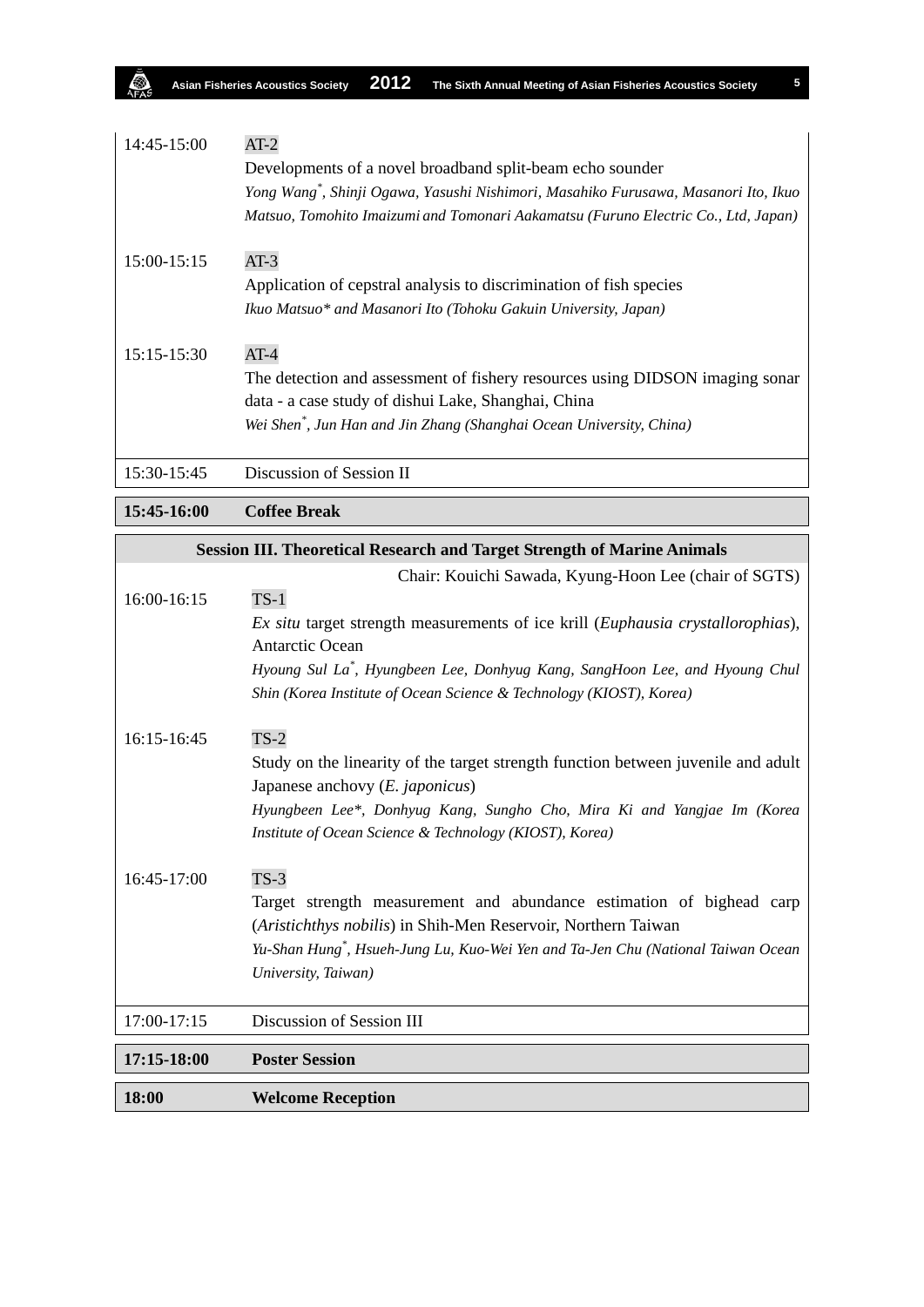# **Tuesday 27 November**

A.

|                 | <b>Session IV. Methodologies and Evaluation of Acoustic Survey</b>                                                                                                                                                                                                                                       |
|-----------------|----------------------------------------------------------------------------------------------------------------------------------------------------------------------------------------------------------------------------------------------------------------------------------------------------------|
|                 | Chair: Kazushi Miyashita, Doo-Jin Hwang (chair of SGES)                                                                                                                                                                                                                                                  |
| 09:00-09:15     | $ES-1$<br>Acoustic characteristics of various fish schools based on trawls conducted<br>surrounding South Korea<br>Myounghee Kang <sup>*</sup> and Seok-Gwan Choi (Gyeongsang National University, Korea)                                                                                                |
| 09:15-09:30     | $ES-2$<br>Catch potential estimation using acoustic data obtained from routine surveys in<br>the coastal waters of northern Taiwan<br>Hsueh-Jung Lu*, Yu-Shan Hung, Hsin-Hung Huang, Chi-Chang Lai and Long-Jing Wu<br>(National Taiwan Ocean University, Taiwan)                                        |
| 09:30-09:45     | $ES-3$<br>Temporal and spatial relationship between Scomber japonicus and Trachurus<br>japonicus fishery resources and marine environmental factors off northeastern<br>Taiwan<br>Mei-Hui Lee <sup>*</sup> , Jen-Ming Liu, Yiing Jang Yang and Sen Jan (National Kaohsiung Marine<br>University, Taiwan) |
| 09:45-10:00     | $ES-4$<br>Establishing an acoustic volume backscattering strength databank around<br>Taiwan for fisheries research<br>Yiing Jang Yang <sup>*</sup> , Mei-Hui Lee, and Jen-Ming Liu (Naval Academy, Taiwan)                                                                                               |
| $10:00 - 10:15$ | <b>Coffee Break</b>                                                                                                                                                                                                                                                                                      |
| 10:15-10:30     | Chair: Rajabidin Hassan, Don Hyug Kang (chair of SGES)<br>$ES-5$                                                                                                                                                                                                                                         |
|                 | Spatial-temporal distribution of allochthonous species blood parrot cichlid<br>(Cichlasoma citrinellum x Cichlasoma synspilum) in Sun Moon Lake, Nantaou<br>County, Taiwan<br>Jen-Ming Liu <sup>*</sup> , His-Chi Ou, Yiing Jang Yang, and Mei-Hui Lee (National Kaohsiung<br>Marine University, Taiwan) |
| 10:30-10:45     | $ES-6$<br>The diel acoustical characteristics of sound scattering layer in the I-lan Bay off<br>northeastern Taiwan<br>Szu-Chia Kao* and Ming-An Lee (National Taiwan Ocean University, Taiwan)                                                                                                          |

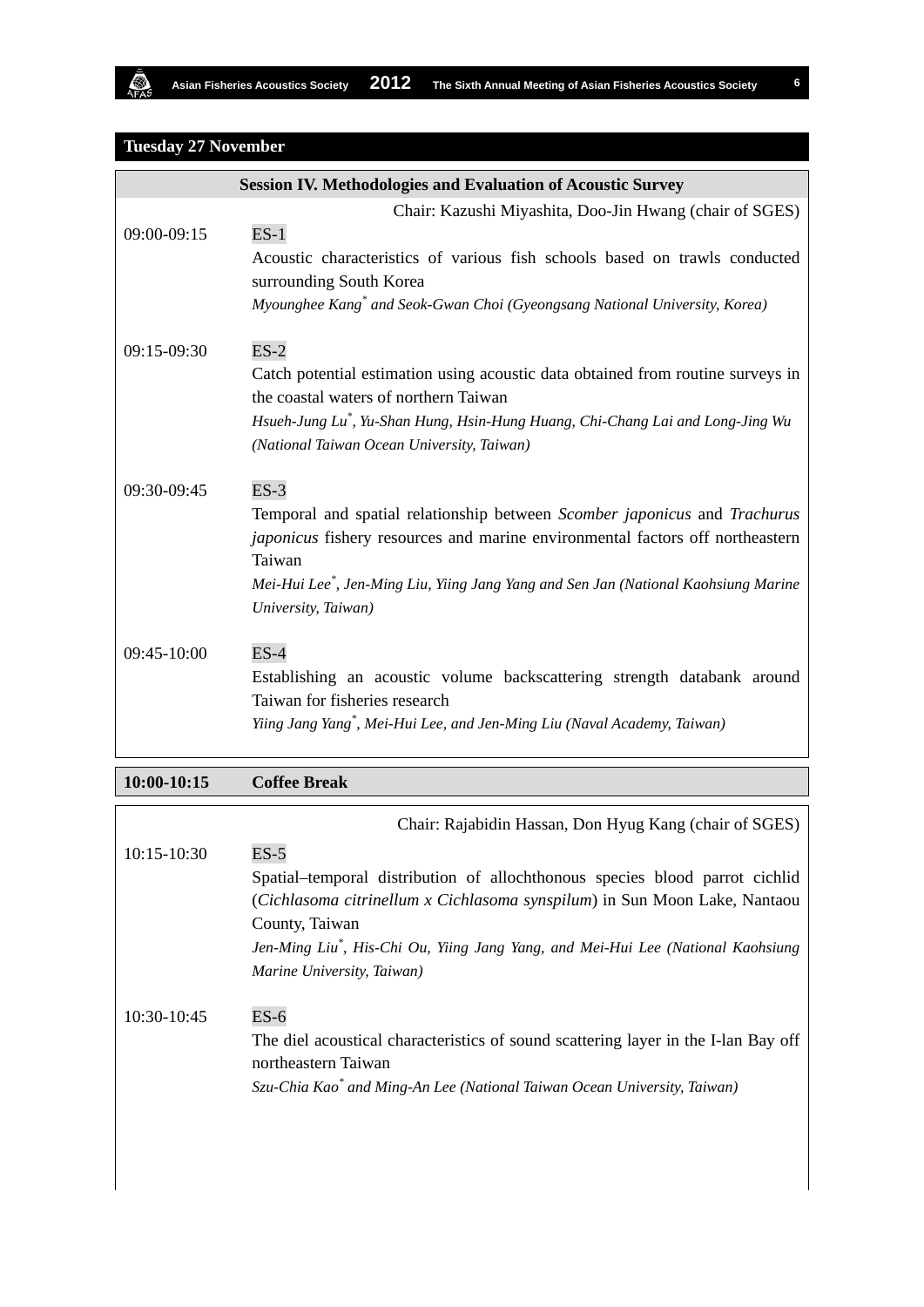| 10:45-11:00   | $ES-7$<br>Estimation of Japanese sandeel (Ammodytes personatus) distribution in the<br>northern coast of Hokkaido, Japan, using a quantitative echo sounder<br>Safruddin*, Kazuhiko Itaya, Keiji Maeda, Koki Abe, Ryuichi Matsukura, Hiroki Yas-<br>uma and Kazushi Miyashita (Hokkaido University, Japan)                  |
|---------------|-----------------------------------------------------------------------------------------------------------------------------------------------------------------------------------------------------------------------------------------------------------------------------------------------------------------------------|
| $11:00-11:15$ | $ES-8$<br>Carrying knowledge into new fields Trial of acoustic surveys in coastal shallow<br>area<br>Yoshinori Miyamoto*, Soichiro Matushita, Keiichi Uchida, Yuttana Theparoonart<br>Monton Anongponyoskun, Satoshi Ishikawa, Yap Minlee and Toyoki Sasakura (Tokyo<br>University of Marine Science and Technology, Japan) |

**11:15-11:30 Coffee Break**

|                 | Chair: Hsueh-Jung Lu, Yoo-Won Lee (chair of SGES)                                      |
|-----------------|----------------------------------------------------------------------------------------|
| 11:30-11:45     | $ES-9$                                                                                 |
|                 | Acoustic survey of fisheries resource in dahuofang reservoir                           |
|                 | Yong Tang <sup>*</sup> , Danqing Lin, Jianfu Sun, Jiuqi Li and Zan Zhang (Dalian Ocean |
|                 | University, China)                                                                     |
| $11:45-12:00$   | $ES-10$                                                                                |
|                 | Identification of zooplankton using two frequency difference methods and their         |
|                 | spatial distribution after spring blooms around Funka Bay, Hokkaido Japan              |
|                 | Eunho Kim <sup>*</sup> , Tohru Mukai and Kohji Iida (Hokkaido University, Japan)       |
| 12:00-12:15     | $ES-11$                                                                                |
|                 | Behavior analysis of fish upon time-change around artificial reefs using               |
|                 | hydroacoustic technique                                                                |
|                 | Eun-A Yoon*, Doo-Jin Hwang, Ayumi Takano and Wan-Ki Kim (Chonnam National              |
|                 | University)                                                                            |
|                 |                                                                                        |
| $12:15 - 12:30$ | Discussion of Session IV                                                               |

**12:30-14:00 Lunch Session V. Broad Aspect of Underwater Acoustics for Fisheries** Chair: Yoshinori Miyamoto, Myoung Hee Kang (chair of SGAA) 14:00-14:15 AA-1 Activity patterns of black rockfish *Sebastes schlegeli* in the marine ranching area from acoustic telemetry.

*Kyoungmi Kang\* and Hyeon-Ok Shin (Pukyong National University, Korea)*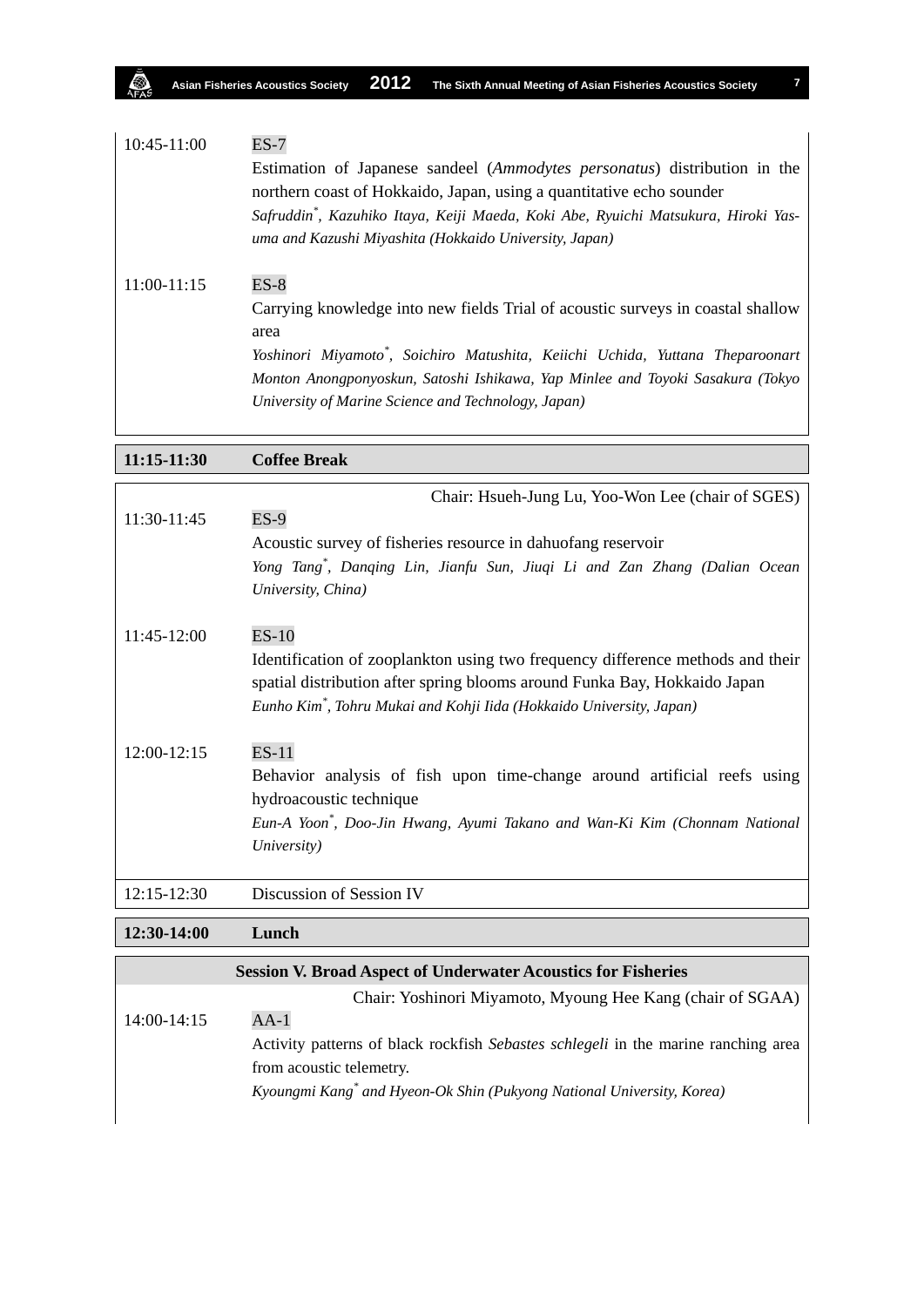| 14:15-14:30 | $AA-2$<br>Diel swimming pattern of brown trout in a dam by acoustic tracking<br>Keiichi Yamamoto*, Yoko Mitani, Kazushi Miyashita (Hokkaido University, Japan)                                                             |
|-------------|----------------------------------------------------------------------------------------------------------------------------------------------------------------------------------------------------------------------------|
| 14:30-14:45 | $AA-3$<br>Monitoring seasonal variations in a seagrass bed by an acoustics method<br>Shiori Sonoki*, Yuka Morita, Jun Syoji, and Kazushi Miyashita (Hokkaido University,<br>Japan)                                         |
| 14:45-15:00 | $AA-4$<br>Behavior characteristics of pacific cod during winer in Jinhae Bay, Korea<br>Hyeon-Ok Shin*, Kyoungmi Kang, Bo-Gyu Hwang and Anthony Appiah (Pukyong<br>National University, Korea)                              |
| 15:00-15:15 | $AA-5$<br>Position accuracy of ultrasonic biotelemetry system using cross bearing<br>Kohei Hasegawa*, Yoshinori Miyamoto, Keiichi Uchida, Toshiharu Kakihara (Tokyo<br>University of Marine Science and Technology, Japan) |

**15:15-15:30 Coffee Break**

ą

|             | Chair: Yong Tang, Bo-Kyu Hwang (chair of SGAA)                                                                                    |
|-------------|-----------------------------------------------------------------------------------------------------------------------------------|
| 15:30-15:45 | $AA-6$                                                                                                                            |
|             | Observation of tuna movements around the FADs by using passive and active<br>acoustic methods                                     |
|             | T. Imaizumi*, T. Oshima, K. Yokota, H. Iga, Y. Takao, I. Fusejima, S. Hasegawa, Y Wang,                                           |
|             | M Ito, I Matsuo and T Akamatsu (National Research Institute of Fisheries Engineering,<br>Fisheries Research Agency, Japan)        |
|             |                                                                                                                                   |
| 15:45-16:00 | $AA-7$                                                                                                                            |
|             | Spatial estimation of the kelp forest (Laminaria spp.) distributions in coastal<br>waters of Aomori, Japan, using acoustic method |
|             | Huamei Shao*, Yuka Morita, Shiori Sponoki, Kenji Minami, Kazushi Miyashita                                                        |
|             | (Hokkaido University, Japan)                                                                                                      |
| 16:00-16:15 | $AA-8$                                                                                                                            |
|             | Correlation ASIC applied to underwater acoustics                                                                                  |
|             | Toyoki Sasakura <sup>*</sup> , Naoto Miyamoto, Yoshinori Miyamoto and Yohei Matsmoto (Katsumi                                     |
|             | Ito, Fusion Incorporation, Japan)                                                                                                 |
| 16:15-16:30 | $AA-9$                                                                                                                            |
|             | Improvement of the dolphin speaker                                                                                                |
|             | Yuka Mishima*, Yoshinori Miyamoto, Toyoki Sasakura (Tokyo University of Marine                                                    |
|             | Science and Technology, Japan)                                                                                                    |